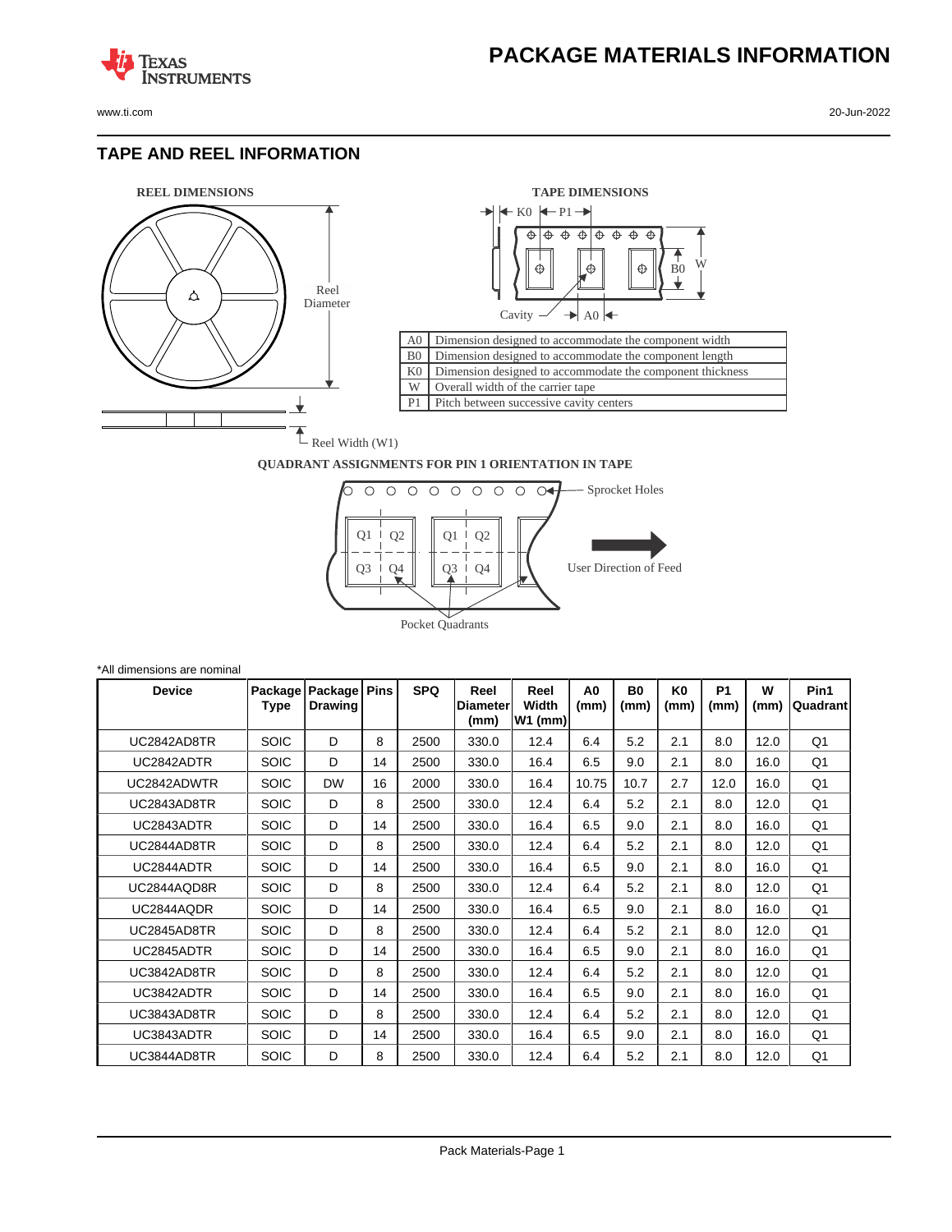

| <b>Device</b> | Type        | <b>Package   Package   Pins  </b><br>  Drawing |    | <b>SPQ</b> | Reel<br><b>Diameter</b><br>(mm) | Reel<br>Width<br>$ W1$ (mm) | A0<br>(mm) | B <sub>0</sub><br>(mm` | K0<br>(mm) | P <sub>1</sub><br>(mm) | w<br>(mm) | Pin1<br><b>QuadrantI</b> |
|---------------|-------------|------------------------------------------------|----|------------|---------------------------------|-----------------------------|------------|------------------------|------------|------------------------|-----------|--------------------------|
| UC3844ADTR    | <b>SOIC</b> | D                                              | 14 | 2500       | 330.0                           | 16.4                        | 6.5        | 9.0                    | 2.1        | 8.0                    | 16.0      | Q <sub>1</sub>           |
| UC3845AD8TR   | <b>SOIC</b> | D                                              | 8  | 2500       | 330.0                           | 12.4                        | 6.4        | 5.2                    | 2.1        | 8.0                    | 12.0      | Q <sub>1</sub>           |
| UC3845ADTR    | <b>SOIC</b> | D                                              | 14 | 2500       | 330.0                           | 16.4                        | 6.5        | 9.0                    | 2.1        | 8.0                    | 16.0      | Q <sub>1</sub>           |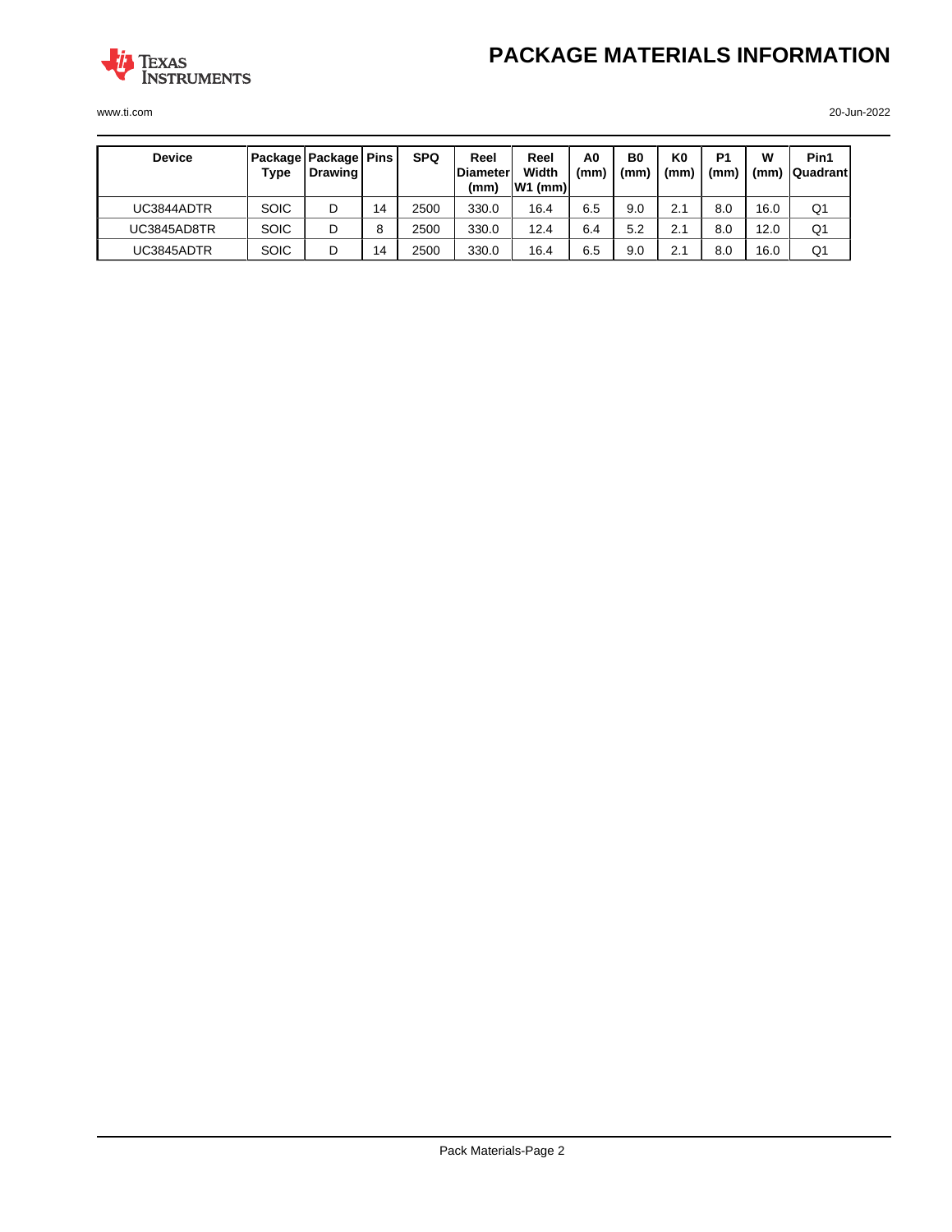

## **PACKAGE MATERIALS INFORMATION**



| <b>Device</b> | Package Type | <b>Package Drawing</b> | <b>Pins</b> | <b>SPQ</b> | Length (mm) | Width (mm) | Height (mm) |
|---------------|--------------|------------------------|-------------|------------|-------------|------------|-------------|
| UC2842AD8TR   | <b>SOIC</b>  | D                      | 8           | 2500       | 340.5       | 336.1      | 25.0        |
| UC2842ADTR    | <b>SOIC</b>  | D                      | 14          | 2500       | 340.5       | 336.1      | 32.0        |
| UC2842ADWTR   | <b>SOIC</b>  | <b>DW</b>              | 16          | 2000       | 356.0       | 356.0      | 35.0        |
| UC2843AD8TR   | <b>SOIC</b>  | D                      | 8           | 2500       | 340.5       | 336.1      | 25.0        |
| UC2843ADTR    | <b>SOIC</b>  | D                      | 14          | 2500       | 340.5       | 336.1      | 32.0        |
| UC2844AD8TR   | <b>SOIC</b>  | D                      | 8           | 2500       | 340.5       | 336.1      | 25.0        |
| UC2844ADTR    | <b>SOIC</b>  | D                      | 14          | 2500       | 340.5       | 336.1      | 32.0        |
| UC2844AQD8R   | <b>SOIC</b>  | D                      | 8           | 2500       | 356.0       | 356.0      | 35.0        |
| UC2844AQDR    | <b>SOIC</b>  | D                      | 14          | 2500       | 356.0       | 356.0      | 35.0        |
| UC2845AD8TR   | <b>SOIC</b>  | D                      | 8           | 2500       | 340.5       | 336.1      | 25.0        |
| UC2845ADTR    | <b>SOIC</b>  | D                      | 14          | 2500       | 340.5       | 336.1      | 32.0        |
| UC3842AD8TR   | <b>SOIC</b>  | D                      | 8           | 2500       | 340.5       | 336.1      | 25.0        |
| UC3842ADTR    | <b>SOIC</b>  | D                      | 14          | 2500       | 340.5       | 336.1      | 32.0        |
| UC3843AD8TR   | <b>SOIC</b>  | D                      | 8           | 2500       | 340.5       | 336.1      | 25.0        |
| UC3843ADTR    | <b>SOIC</b>  | D                      | 14          | 2500       | 340.5       | 336.1      | 32.0        |
| UC3844AD8TR   | <b>SOIC</b>  | D                      | 8           | 2500       | 340.5       | 336.1      | 25.0        |
| UC3844ADTR    | <b>SOIC</b>  | D                      | 14          | 2500       | 340.5       | 336.1      | 32.0        |
| UC3845AD8TR   | <b>SOIC</b>  | D                      | 8           | 2500       | 340.5       | 336.1      | 25.0        |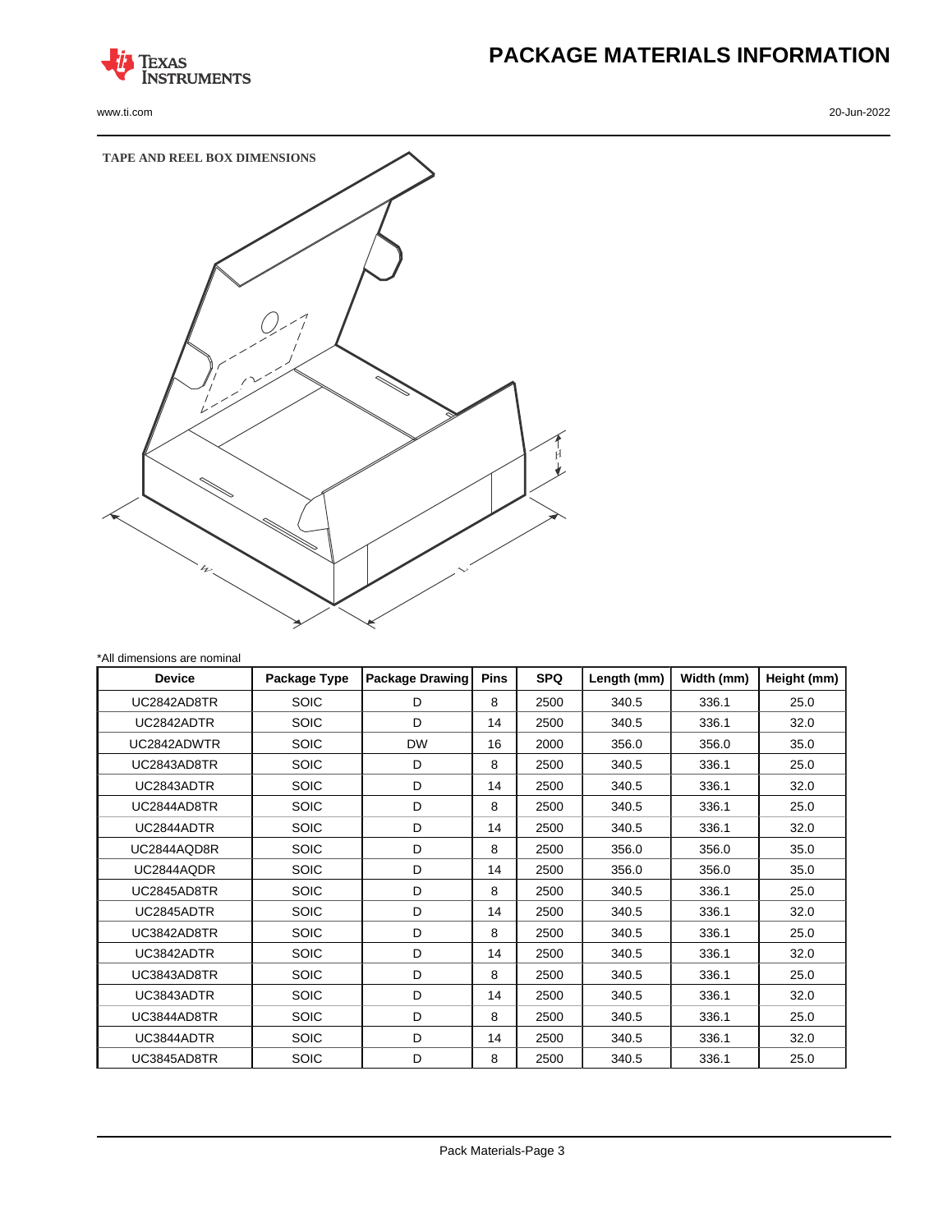

## **PACKAGE MATERIALS INFORMATION**

| <b>Device</b> | Package Type | <b>Package Drawing</b> | <b>Pins</b>    | <b>SPQ</b> | Length (mm) | Width (mm) | Height (mm) |
|---------------|--------------|------------------------|----------------|------------|-------------|------------|-------------|
| UC3845ADTR    | soic         |                        | $\overline{4}$ | 2500       | 340.5       | 336.1      | 32.0        |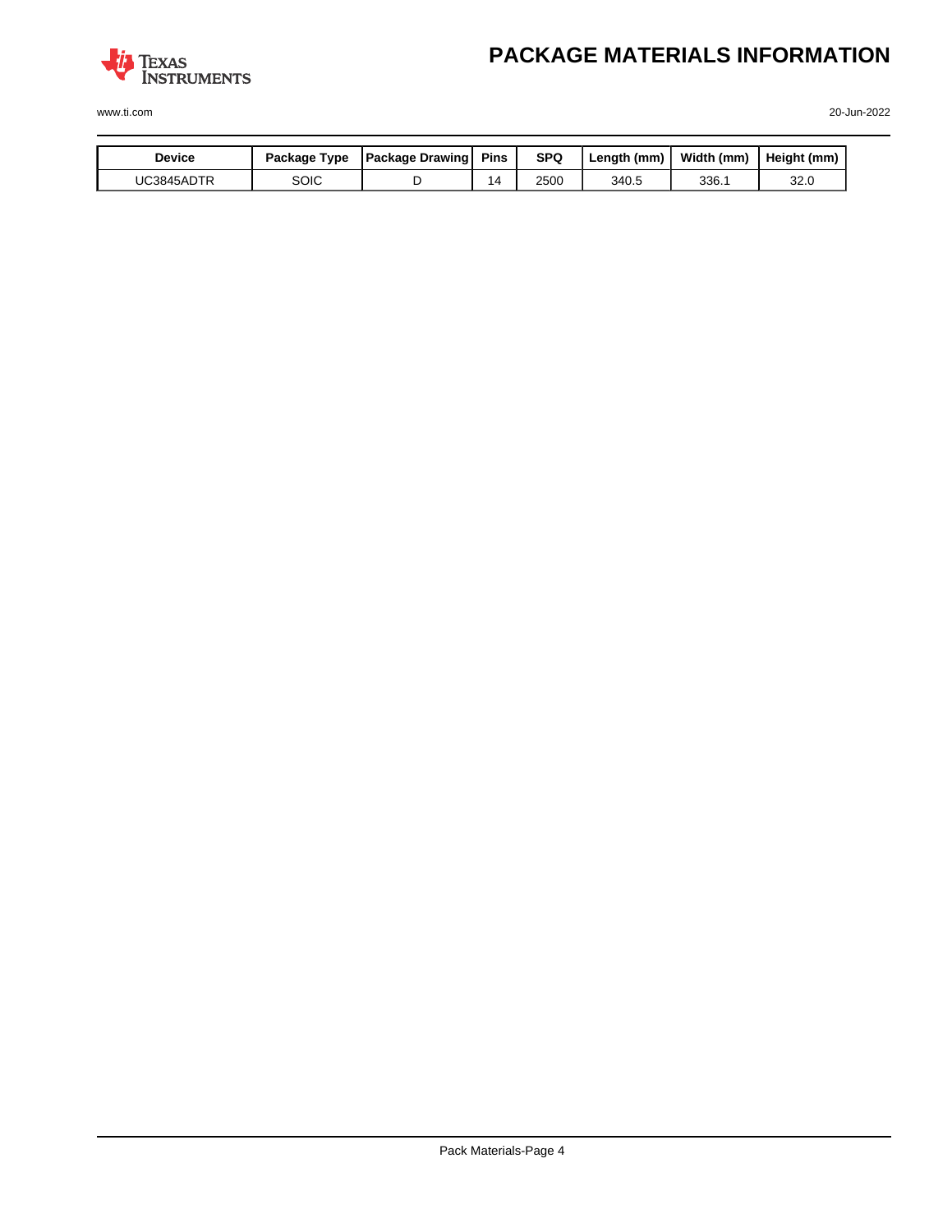### **TEXAS INSTRUMENTS**

www.ti.com 20-Jun-2022

#### **TUBE**



### **B - Alignment groove width**

| *All dimensions are nominal |  |
|-----------------------------|--|
|                             |  |

| <b>Device</b>       | Package Name | <b>Package Type</b> | <b>Pins</b> | <b>SPQ</b>   | $L$ (mm) | $W$ (mm) | $T(\mu m)$ | $B$ (mm)  |
|---------------------|--------------|---------------------|-------------|--------------|----------|----------|------------|-----------|
| 5962-8670405XA      | <b>FK</b>    | LCCC                | 20          | 1            | 506.98   | 12.06    | 2030       | <b>NA</b> |
| 5962-8670406XA      | <b>FK</b>    | LCCC                | 20          | $\mathbf{1}$ | 506.98   | 12.06    | 2030       | <b>NA</b> |
| 5962-8670407XA      | <b>FK</b>    | <b>LCCC</b>         | 20          | $\mathbf{1}$ | 506.98   | 12.06    | 2030       | <b>NA</b> |
| 5962-8670408XA      | <b>FK</b>    | LCCC                | 20          | $\mathbf{1}$ | 506.98   | 12.06    | 2030       | <b>NA</b> |
| <b>UC1842AL883B</b> | <b>FK</b>    | LCCC                | 20          | $\mathbf{1}$ | 506.98   | 12.06    | 2030       | <b>NA</b> |
| UC1843AL883B        | <b>FK</b>    | LCCC                | 20          | $\mathbf{1}$ | 506.98   | 12.06    | 2030       | <b>NA</b> |
| <b>UC1844AL883B</b> | FK           | LCCC                | 20          | 1            | 506.98   | 12.06    | 2030       | <b>NA</b> |
| <b>UC1845AL883B</b> | <b>FK</b>    | <b>LCCC</b>         | 20          | $\mathbf{1}$ | 506.98   | 12.06    | 2030       | <b>NA</b> |
| <b>UC2842AD</b>     | D            | SOIC                | 14          | 50           | 507      | 8        | 3940       | 4.32      |
| <b>UC2842AD8</b>    | D            | SOIC                | 8           | 75           | 507      | 8        | 3940       | 4.32      |
| <b>UC2842AD8</b>    | D            | SOIC                | 8           | 75           | 507      | 8        | 3940       | 4.32      |
| UC2842AD8G4         | D            | SOIC                | $\,8\,$     | 75           | 507      | 8        | 3940       | 4.32      |
| UC2842AD8G4         | D            | SOIC                | 8           | 75           | 507      | 8        | 3940       | 4.32      |
| <b>UC2842ADG4</b>   | D            | SOIC                | 14          | 50           | 507      | 8        | 3940       | 4.32      |
| UC2842ADW           | <b>DW</b>    | SOIC                | 16          | 40           | 507      | 12.83    | 5080       | 6.6       |
| <b>UC2842AN</b>     | ${\sf P}$    | PDIP                | 8           | 50           | 506      | 13.97    | 11230      | 4.32      |
| <b>UC2842AN</b>     | P            | PDIP                | 8           | 50           | 506      | 13.97    | 11230      | 4.32      |
| <b>UC2842ANG4</b>   | P            | <b>PDIP</b>         | 8           | 50           | 506      | 13.97    | 11230      | 4.32      |
| <b>UC2842ANG4</b>   | P            | PDIP                | 8           | 50           | 506      | 13.97    | 11230      | 4.32      |
| <b>UC2843AD</b>     | D            | SOIC                | 14          | 50           | 507      | 8        | 3940       | 4.32      |
| UC2843AD8           | D            | SOIC                | 8           | 75           | 507      | 8        | 3940       | 4.32      |
| <b>UC2843AD8</b>    | D            | SOIC                | $\,8\,$     | 75           | 507      | 8        | 3940       | 4.32      |
| UC2843AD8G4         | D            | SOIC                | 8           | 75           | 507      | 8        | 3940       | 4.32      |
| UC2843AD8G4         | D            | SOIC                | 8           | 75           | 507      | 8        | 3940       | 4.32      |
| <b>UC2843ADG4</b>   | D            | SOIC                | 14          | 50           | 507      | 8        | 3940       | 4.32      |
| <b>UC2843AN</b>     | $\sf P$      | PDIP                | 8           | 50           | 506      | 13.97    | 11230      | 4.32      |
| <b>UC2843AN</b>     | P            | PDIP                | 8           | 50           | 506      | 13.97    | 11230      | 4.32      |
| <b>UC2843ANG4</b>   | $\sf P$      | <b>PDIP</b>         | 8           | 50           | 506      | 13.97    | 11230      | 4.32      |
| <b>UC2843ANG4</b>   | $\sf P$      | <b>PDIP</b>         | $\,8\,$     | 50           | 506      | 13.97    | 11230      | 4.32      |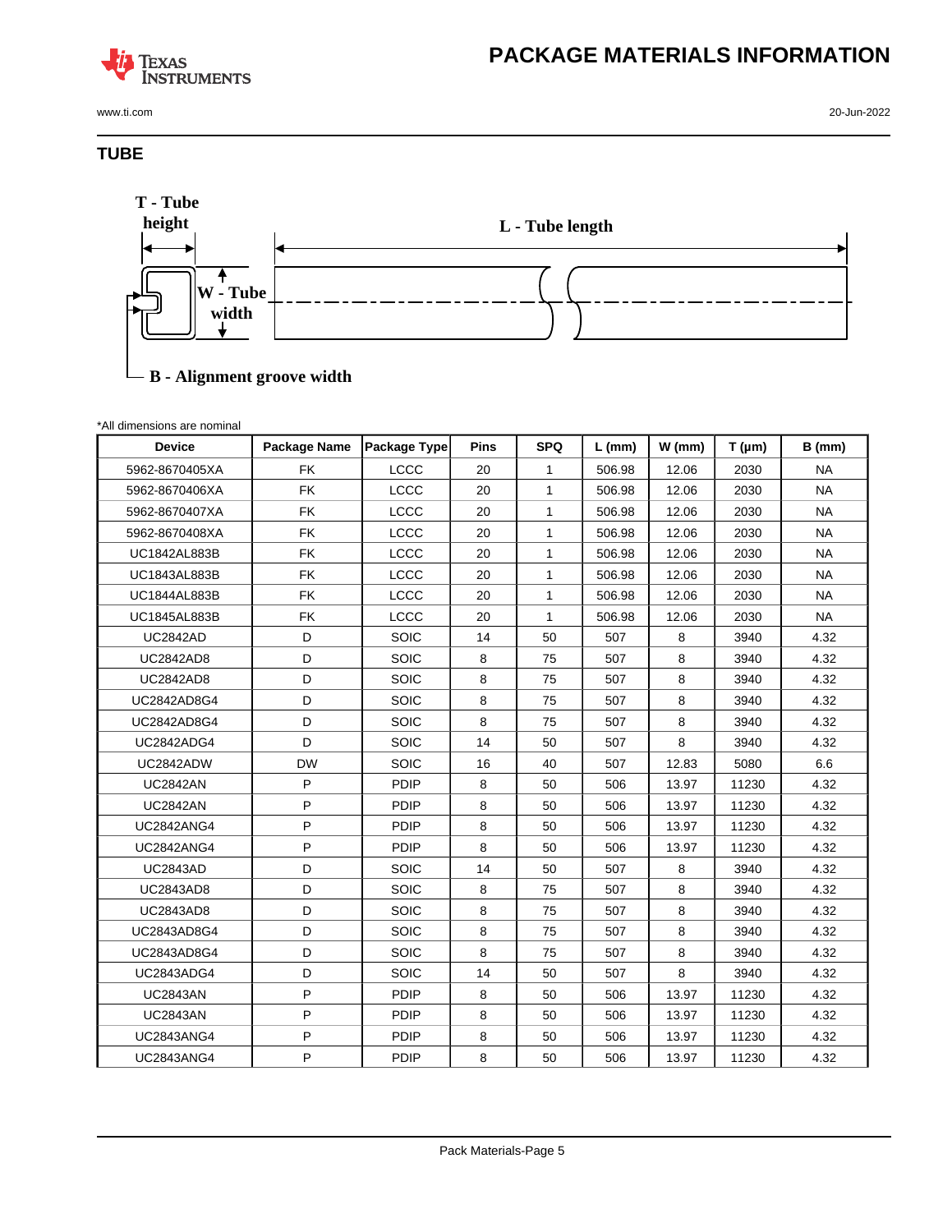# **PACKAGE MATERIALS INFORMATION**



| <b>Device</b>      | Package Name | Package Type | Pins | <b>SPQ</b> | $L$ (mm) | $W$ (mm) | $T(\mu m)$ | B (mm) |
|--------------------|--------------|--------------|------|------------|----------|----------|------------|--------|
| <b>UC2844AD</b>    | D            | SOIC         | 14   | 50         | 507      | 8        | 3940       | 4.32   |
| <b>UC2844AD8</b>   | D            | SOIC         | 8    | 75         | 507      | 8        | 3940       | 4.32   |
| <b>UC2844AD8G4</b> | D            | SOIC         | 8    | 75         | 507      | 8        | 3940       | 4.32   |
| <b>UC2844AN</b>    | P            | PDIP         | 8    | 50         | 506      | 13.97    | 11230      | 4.32   |
| <b>UC2844AN</b>    | P            | PDIP         | 8    | 50         | 506      | 13.97    | 11230      | 4.32   |
| <b>UC2844ANG4</b>  | P            | <b>PDIP</b>  | 8    | 50         | 506      | 13.97    | 11230      | 4.32   |
| <b>UC2844ANG4</b>  | $\mathsf P$  | PDIP         | 8    | 50         | 506      | 13.97    | 11230      | 4.32   |
| UC2844AQD8         | D            | SOIC         | 8    | 75         | 506.6    | 8        | 3940       | 4.32   |
| <b>UC2845AD</b>    | D            | SOIC         | 14   | 50         | 507      | 8        | 3940       | 4.32   |
| <b>UC2845AD8</b>   | D            | SOIC         | 8    | 75         | 507      | 8        | 3940       | 4.32   |
| UC2845AD8G4        | D            | SOIC         | 8    | 75         | 507      | 8        | 3940       | 4.32   |
| UC2845ADW          | <b>DW</b>    | SOIC         | 16   | 40         | 507      | 12.83    | 5080       | 6.6    |
| <b>UC2845AN</b>    | P            | <b>PDIP</b>  | 8    | 50         | 506      | 13.97    | 11230      | 4.32   |
| <b>UC2845AN</b>    | P            | <b>PDIP</b>  | 8    | 50         | 506      | 13.97    | 11230      | 4.32   |
| UC2845ANG4         | $\mathsf{P}$ | PDIP         | 8    | 50         | 506      | 13.97    | 11230      | 4.32   |
| UC2845ANG4         | $\sf P$      | PDIP         | 8    | 50         | 506      | 13.97    | 11230      | 4.32   |
| <b>UC3842AD</b>    | D            | <b>SOIC</b>  | 14   | 50         | 507      | 8        | 3940       | 4.32   |
| <b>UC3842AD8</b>   | D            | SOIC         | 8    | 75         | 507      | 8        | 3940       | 4.32   |
| UC3842ADG4         | D            | SOIC         | 14   | 50         | 507      | 8        | 3940       | 4.32   |
| UC3842ADW          | <b>DW</b>    | SOIC         | 16   | 40         | 507      | 12.83    | 5080       | 6.6    |
| <b>UC3842AN</b>    | P            | <b>PDIP</b>  | 8    | 50         | 506      | 13.97    | 11230      | 4.32   |
| <b>UC3842AN</b>    | P            | <b>PDIP</b>  | 8    | 50         | 506      | 13.97    | 11230      | 4.32   |
| UC3842ANG4         | $\mathsf{P}$ | PDIP         | 8    | 50         | 506      | 13.97    | 11230      | 4.32   |
| UC3842ANG4         | $\mathsf P$  | PDIP         | 8    | 50         | 506      | 13.97    | 11230      | 4.32   |
| <b>UC3843AD</b>    | D            | SOIC         | 14   | 50         | 507      | 8        | 3940       | 4.32   |
| <b>UC3843AD8</b>   | D            | SOIC         | 8    | 75         | 507      | 8        | 3940       | 4.32   |
| UC3843AD8G4        | D            | SOIC         | 8    | 75         | 507      | 8        | 3940       | 4.32   |
| UC3843ADG4         | D            | SOIC         | 14   | 50         | 507      | 8        | 3940       | 4.32   |
| <b>UC3843AN</b>    | P            | <b>PDIP</b>  | 8    | 50         | 506      | 13.97    | 11230      | 4.32   |
| <b>UC3843AN</b>    | $\sf P$      | <b>PDIP</b>  | 8    | 50         | 506      | 13.97    | 11230      | 4.32   |
| UC3843ANG4         | P            | PDIP         | 8    | 50         | 506      | 13.97    | 11230      | 4.32   |
| UC3843ANG4         | P            | PDIP         | 8    | 50         | 506      | 13.97    | 11230      | 4.32   |
| <b>UC3844AD</b>    | D            | <b>SOIC</b>  | 14   | 50         | 507      | 8        | 3940       | 4.32   |
| UC3844AD8          | D            | <b>SOIC</b>  | 8    | 75         | 507      | 8        | 3940       | 4.32   |
| UC3844AD8G4        | D            | <b>SOIC</b>  | 8    | 75         | 507      | 8        | 3940       | 4.32   |
| <b>UC3844AN</b>    | P            | <b>PDIP</b>  | 8    | 50         | 506      | 13.97    | 11230      | 4.32   |
| <b>UC3844AN</b>    | P            | <b>PDIP</b>  | 8    | 50         | 506      | 13.97    | 11230      | 4.32   |
| UC3844ANG4         | P            | <b>PDIP</b>  | 8    | 50         | 506      | 13.97    | 11230      | 4.32   |
| UC3844ANG4         | P            | <b>PDIP</b>  | 8    | 50         | 506      | 13.97    | 11230      | 4.32   |
| <b>UC3845AD</b>    | D            | <b>SOIC</b>  | 14   | 50         | 507      | 8        | 3940       | 4.32   |
| <b>UC3845AD8</b>   | D            | <b>SOIC</b>  | 8    | 75         | 507      | 8        | 3940       | 4.32   |
| UC3845AD8G4        | D            | <b>SOIC</b>  | 8    | 75         | 507      | 8        | 3940       | 4.32   |
| UC3845ADG4         | D            | <b>SOIC</b>  | 14   | 50         | 507      | 8        | 3940       | 4.32   |